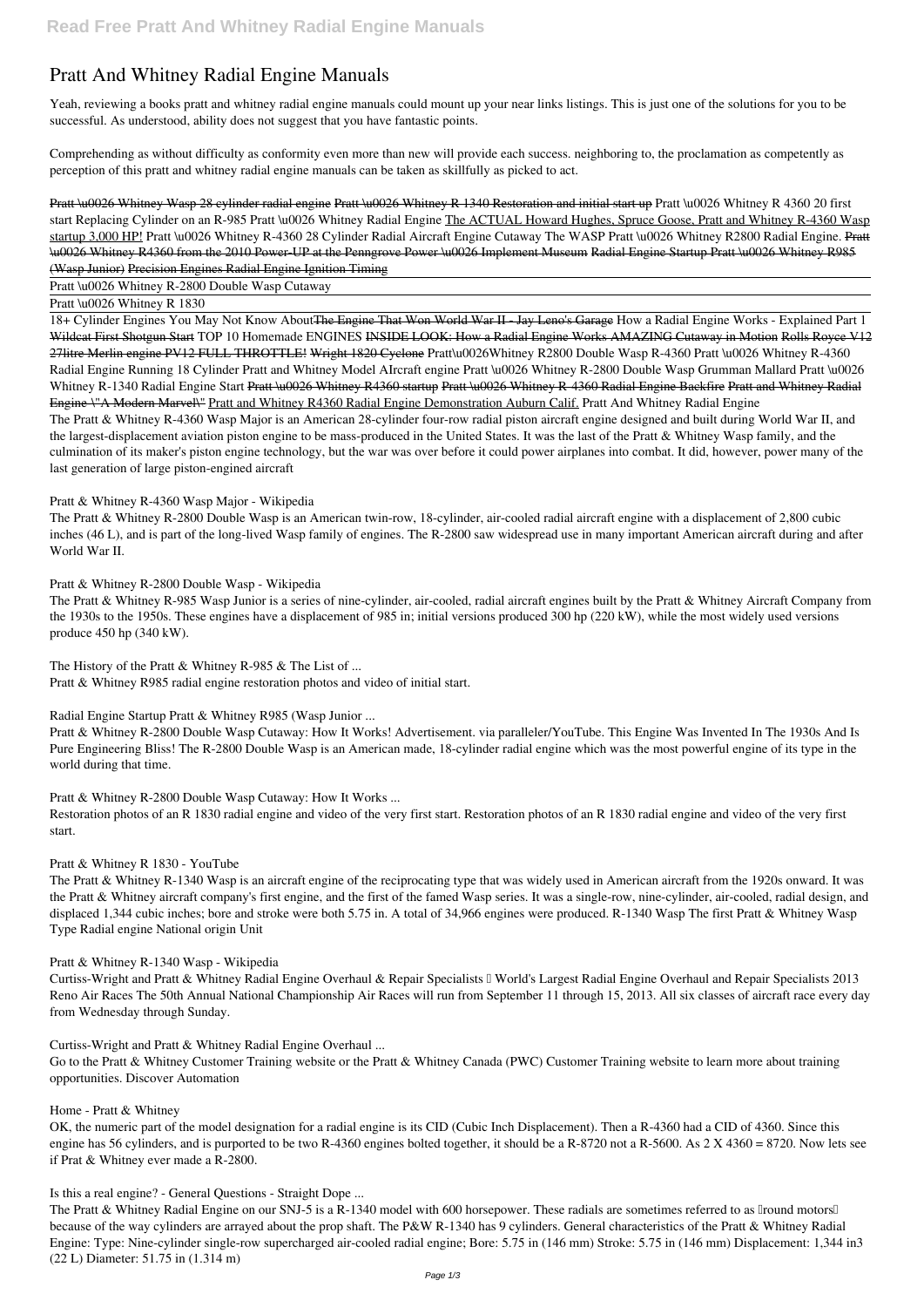## **Pratt & Whitney Radial Engine: R-1340 | Pearl Harbor Warbirds**

P&W R-4360 The Pratt & Whitney R-4360 "Wasp Major" was the largest aircraft piston engine to be mass produced in the United States. Although it found extensive military application, its 28 cylinders, 56 manually-adjustable valves, and 56 spark plugs prevented it from finding favor with the airlines.

## **P&W R-4360**

Sun Air Parts specializes in the supply of Pratt & Whitney piston engines, parts, tools (PWA & TAM Tools), and accessories for the R-985, R-1340, R-1830, R-2000, and R-2800 engines. We have all the parts for the R-985 and R-1340 engines in stock as well as magnetos, carburetors, starters, fuel pumps, and governors.

#### **Sun Air Parts Home Page**

In 1970 Kenneth Miller went to work for Bob, that is when it all took off on building the Best R-1340 & R-985 Pratt & Whitney Engines. Younkin Aviation has supplied Air Tractor, Thrush, Ag Cat, with new rebuild engines for new crop duster airplanes for many years.

Pratt & Whitney R-1830 Twin Wasp radial engine on a B-24 Liberator, Duxford, UK. Model of the GP7200 Engine Designed and manufactured by GE Aviation and Pratt Whitney Model of the GP7200 Engine Designed and manufactured by GE Aviation and Pratt Whitney https://www.alamy.com/licensesand-pricing/?v=1 https://www.alamy.com/stock-photo-model-of-the-gp7200-engine-designed-and-manufactured-by-ge-aviation-25137727.html

## **Pratt And Whitney Engine High Resolution Stock Photography ...**

Pratt and Whitney R-2800 Double Wasp Heat dissipation was correspondingly more of a problem for radial engines and this meant that for the R-2800, the cast or forged cooling fins of previous designs had to be discarded. Cooling fins needed to be so thin and of such a fine pitch that they had to be machined from a solid metal forged head.

## **Pratt and Whitney R-2800 Double Wasp**

## **Younkin Aviation - Pratt and Whitney Engine Specialists**

The Pratt & Whitney R-985 Wasp Junior is a series of nine-cylinder, air-cooled, radial aircraft engines built by the Pratt & Whitney Aircraft Company from the 1930s to the 1950s. Note that the engines are not the exact same models. Left Engine - R-985-AN-1, Right Engine - R-985-AN-14B Grumman Goose N789 Left Engine - R-985-AN-1

## **AAM - Engines- Pratt & Whitney**

Pratt & Whitney Twin Wasp R-1830-92 Radial Engine Designed in 1930, the 14-cylinder, 597 kW (800 hp) Twin Wasp engine was first used in the Martin 130 China Clipper that inaugurated trans-Pacific commercial operations in 1935. 1 of 7 Pratt & Whitney Twin Wasp R-1830-92 Radial Engine

The Engines of Pratt Whitney: A Technical History describes the evolution from piston engines to gas turbines by the engineers who created those engines. Included are hundreds of archival photographs, as well as over a dozen tables listing specifications and applications.

Leaving no stone unturned, this book provides a detailed account of the inner workings of the R-4360. Also covered is the engineäó»s development history, variations, and its military, commercial, and racing applications.

This book focuses on what was arguably the finest aircraft piston engine ever produced-the Pratt & Whitney R-2800.

"Pratt & Whitney engines helped to win World War II by powering much of the U.S. fighter fleet as well as many British planes. They also powered 98 percent of all transport planes used by the military during that war. Since then, they've powered such record-breaking aircraft as the Boeing B-50, the first airplane to fly nonstop around the globe, and the Air Force F-100 Super Sabre becoming the first aircraft to break the speed of sound in horizontal flight. In July 1976, Pratt & Whitney J58 engines powered an SR-71 spy plane to a world altitude record of 84,069 feet (25,624 kilometers) and a second Blackbird to a world speed record of 2,193 miles per hour (3,529 kilometers per hour). These dependable engines are also responsible for powering the first generation of commercial jet transports bringing the world to our front doors - the Boeing 707 and Douglas DC-8. Pratt & Whitney's JT8D, powering the Boeing 727 and 737, as well as the Douglas DC-9, has totaled more than half a billion hours of service with more than 350 operators since its commercial service began. In fact, they've been used in most of the world's civil, commercial and military aircraft. Over the years, Pratt & Whitney has patented hundreds of innovations, from heat-resistant coatings to aerodynamic blades - technologies that make air travel more cost effective, comfortable and dependable. Today Pratt and Whitney engines provide power for everything from land based power stations, business jets and helicopters to large commercial aircraft, fifth generation fighters, and manned & unmanned space vehicles."The story of Pratt & Whitney" offers broad insight into the history of aviation itself and the people who built the industry."--Résumé de l'éditeur.

Some of the most significant engineering and technological breakthroughs of the 20th century centered on the development of piston aero engines from 1920 to 1957. This book explains in detailed, well-illustrated, and easy-to-understand terms how these piston-powered radial-engine airliners advanced rapidly. The aircraft originated with fabric-covered fuselages with wooden wings and morphed into all-metal Ford Trimotors as the world's first true "modern airliner," the Douglas DC-3, long-range four-engine transoceanic flying boats. Finally, the ultimate "Queens of the skies" Lockheed Constellations, Douglas DC-7s, and Boeing Stratocruisers flew at the zenith of the piston age in the mid-to-late 1950s. Many magnificent aircraft bridged the gap from small single-engine airliners carrying six passengers in the 1920s to large long-range, four-engine landplanes carrying 60-to-80 passengers and linking all the world's continents by air in the 1950s. This book not only traces the technical evolution of every radial-engine powerplant used over that time span but also includes interesting and fact-filled sidebars that detail what it was like flying aboard each generation of these aircraft. In 1948, the largest radial piston engine ever produced entered airline service, the mighty 3,500-hp 28-cylinder Pratt & Whitney R-4360; it is one of 12 different radial engines covered in-depth by the authors of this book. With one author having been an airline pilot and the other an air racing enthusiast and lifetime member of the Aircraft Engine Historical Society, this book offers readers the best of both worlds. Colorfully illustrated stories of flying aboard the world's greatest pistonpowered airliners are interwoven with detailed yet easy-to-understand descriptions and graphics showing the intricacies of high-performance piston radial engines. The advancement and success of America's air transportation system can be linked directly to the concurrent growth of long-range, high-speed airliners and their revolutionary powerplants, and this book tells the compelling story of aviation progress and development for the very first time.